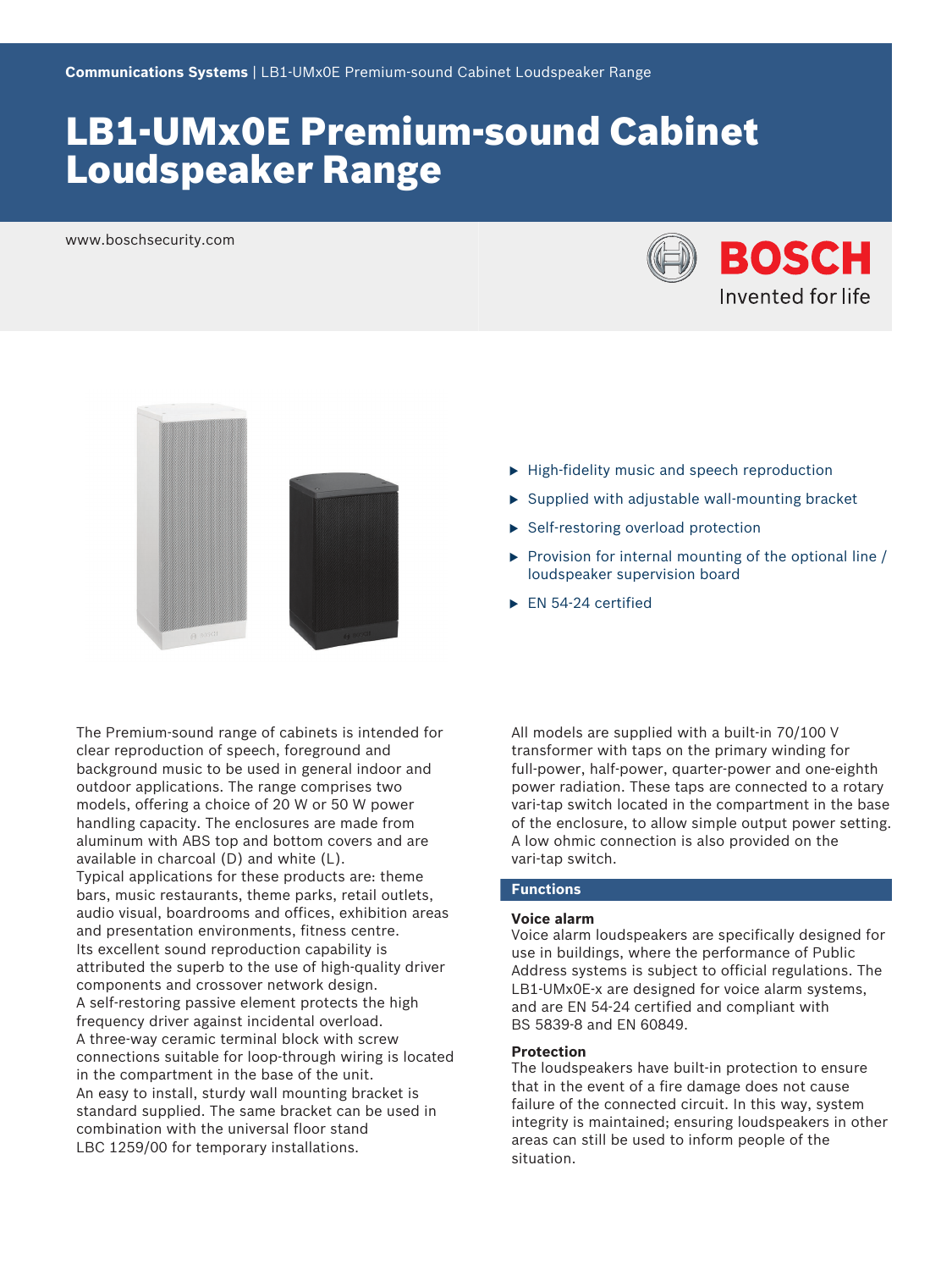# **Connections and safety**

The loudspeakers have a ceramic terminal block, thermal fuse, and heat-resistant, high-temperature wiring. The cabinets have a provision for internally mounting the optional line/loudspeaker supervision board.

# **Certifications and approvals**

All Bosch loudspeakers are designed to withstand operating at their rated power for 100 hours in accordance with IEC 268‑5 Power Handling Capacity (PHC) standards. Bosch has also developed the Simulated Acoustical Feedback Exposure (SAFE) test to demonstrate that the speakers can withstand two times their rated power for short durations. This ensures extra reliability under extreme conditions, leading to greater customer satisfaction, longer operating life, and much less chance of failure or performance deterioration.

| Region                    | <b>Certification</b> |                                     |  |
|---------------------------|----------------------|-------------------------------------|--|
| Wind-force                |                      | according to Bft11                  |  |
| Self-extinguishing ABS    |                      | according to UL 94 V 0              |  |
| Water and dust protection |                      | according to EN 60529 IP 65         |  |
|                           |                      | according to BS 5839-8/<br>FN 60849 |  |
| Emergency                 |                      | according to EN 54-24               |  |
| Safety                    |                      | according to EN 60065               |  |

# **Installation/configuration notes**

**LB1‑UMx0E‑D/L**

Europe CPR



Mounting bracket

# **LB1‑UM20E‑D/L**



Dimensions



Circuit diagram



Frequency response

#### **LB1‑UM20E‑D/L**



Polar diagram horizontal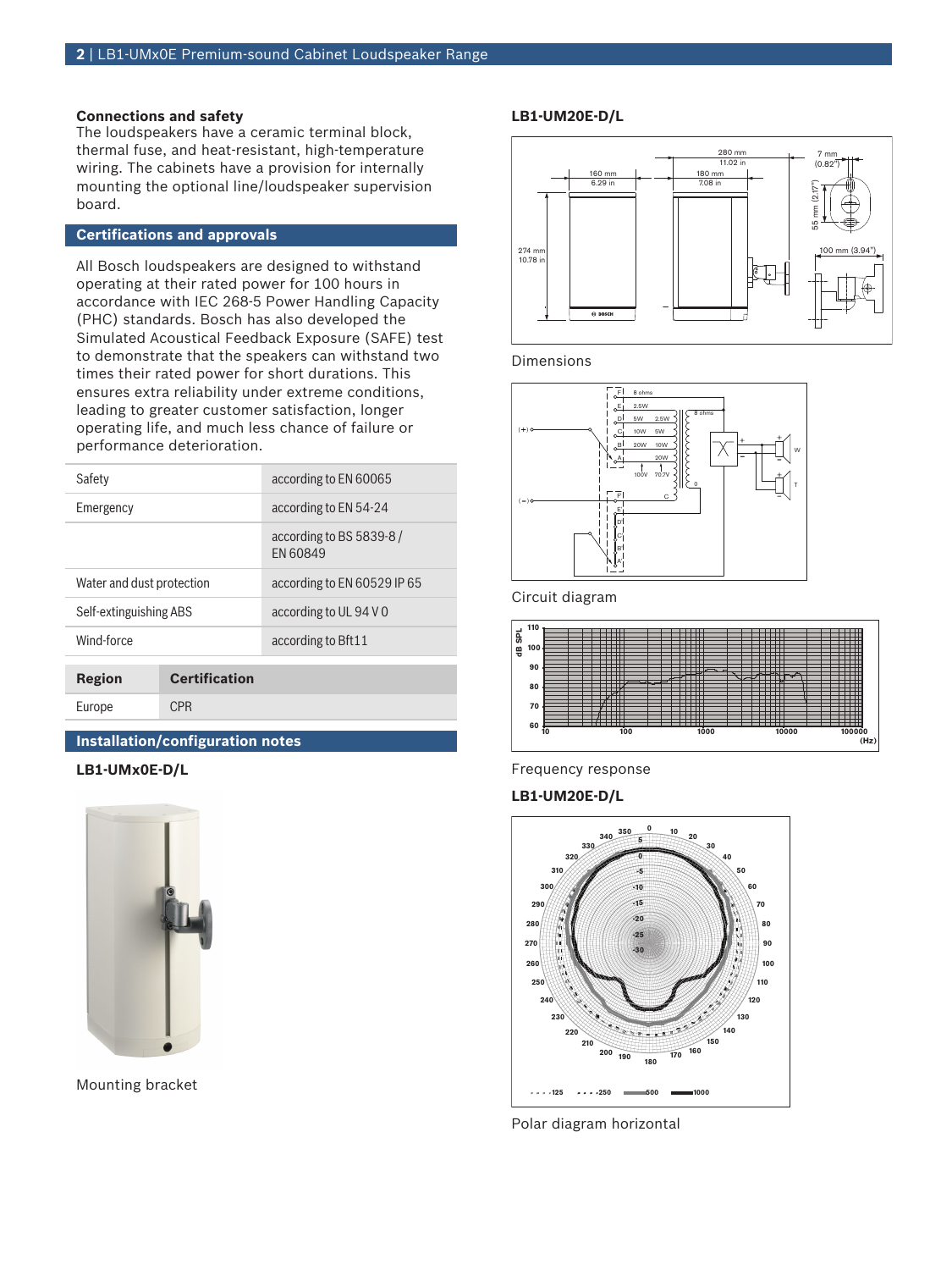

Polar diagram horizontal



Polar diagram vertical



Polar diagram vertical

| Octave band sensitivity * |                     |                                     |                                       |
|---------------------------|---------------------|-------------------------------------|---------------------------------------|
|                           | Octave SPL<br>1W/1m | Total octave<br><b>SPL</b><br>1W/1m | Total octave<br><b>SPL</b><br>Pmax/1m |
| 125 Hz                    | 82.5                | -                                   |                                       |
| 250 Hz                    | 82.5                | $\overline{\phantom{a}}$            |                                       |
| 500 Hz                    | 85.4                | $\overline{\phantom{m}}$            |                                       |
| 1000 Hz                   | 88.2                | $\overline{\phantom{m}}$            | $\overline{\phantom{m}}$              |
| 2000 Hz                   | 88.0                |                                     |                                       |
| 4000 Hz                   | 85.5                | ٠                                   |                                       |
| 8000 Hz                   | 86.3                |                                     |                                       |
| A-weighted                |                     | 84.1                                | 96.4                                  |
| Lin-weighted              |                     | 85.0                                | 97.4                                  |

Octave band opening angles

|         | Horizontal | Vertical |  |
|---------|------------|----------|--|
| 125 Hz  | 360        | 360      |  |
| 250 Hz  | 360        | 360      |  |
| 500 Hz  | 206        | 360      |  |
| 1000 Hz | 174        | 127      |  |
| 2000 Hz | 128        | 141      |  |
| 4000 Hz | 136        | 141      |  |
| 8000 Hz | 132        | 117      |  |

*Acoustical performance specified per octave \** (all measurements are done with a pink noise signal; the values are in dBSPL)

# **LB1‑UM50E‑D/L**



Dimensions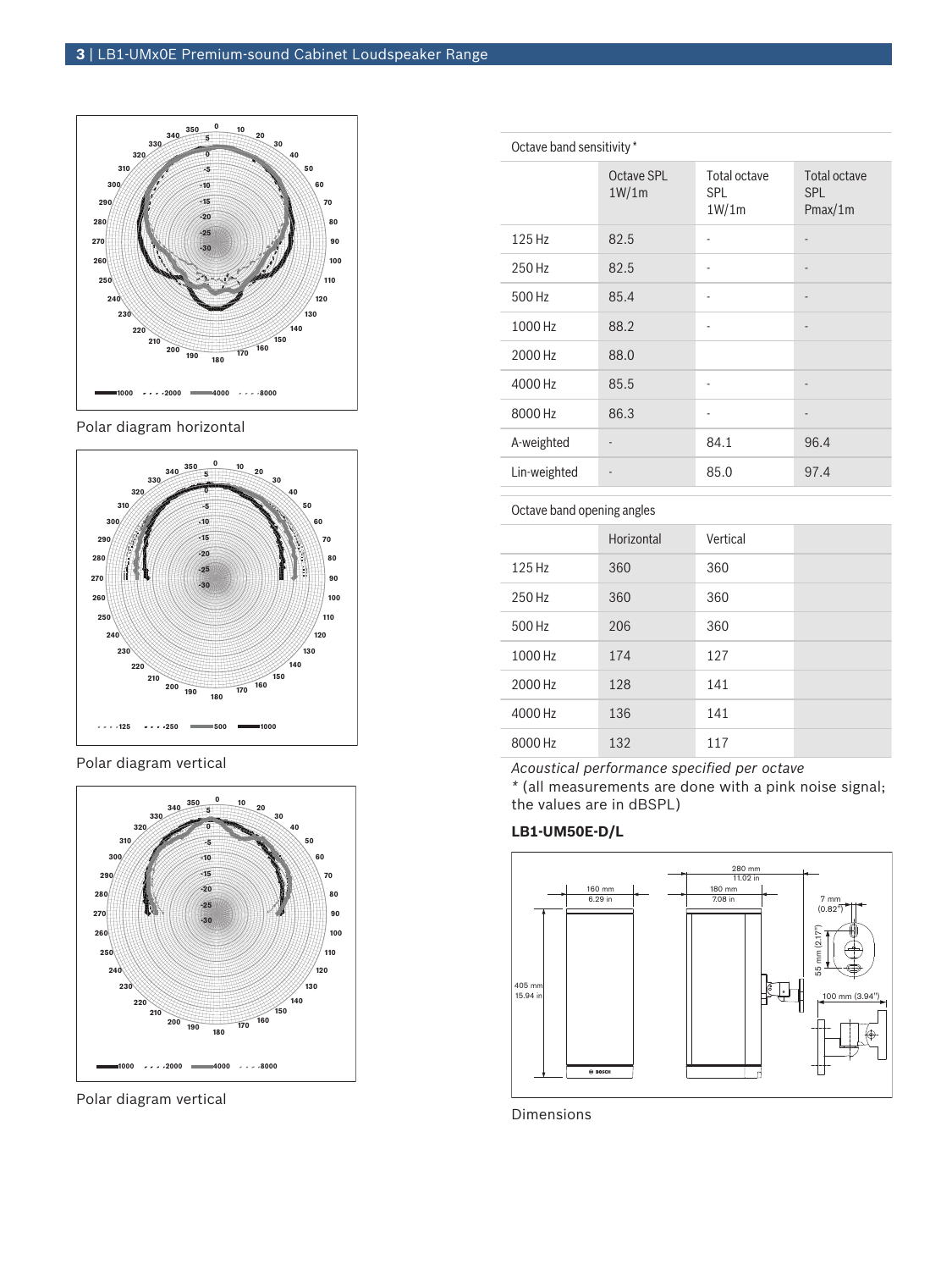

Circuit diagram



Frequency response

# **LB1‑UM50E‑D/L**



Polar diagram horizontal



Polar diagram horizontal



Polar diagram vertical



Polar diagram vertical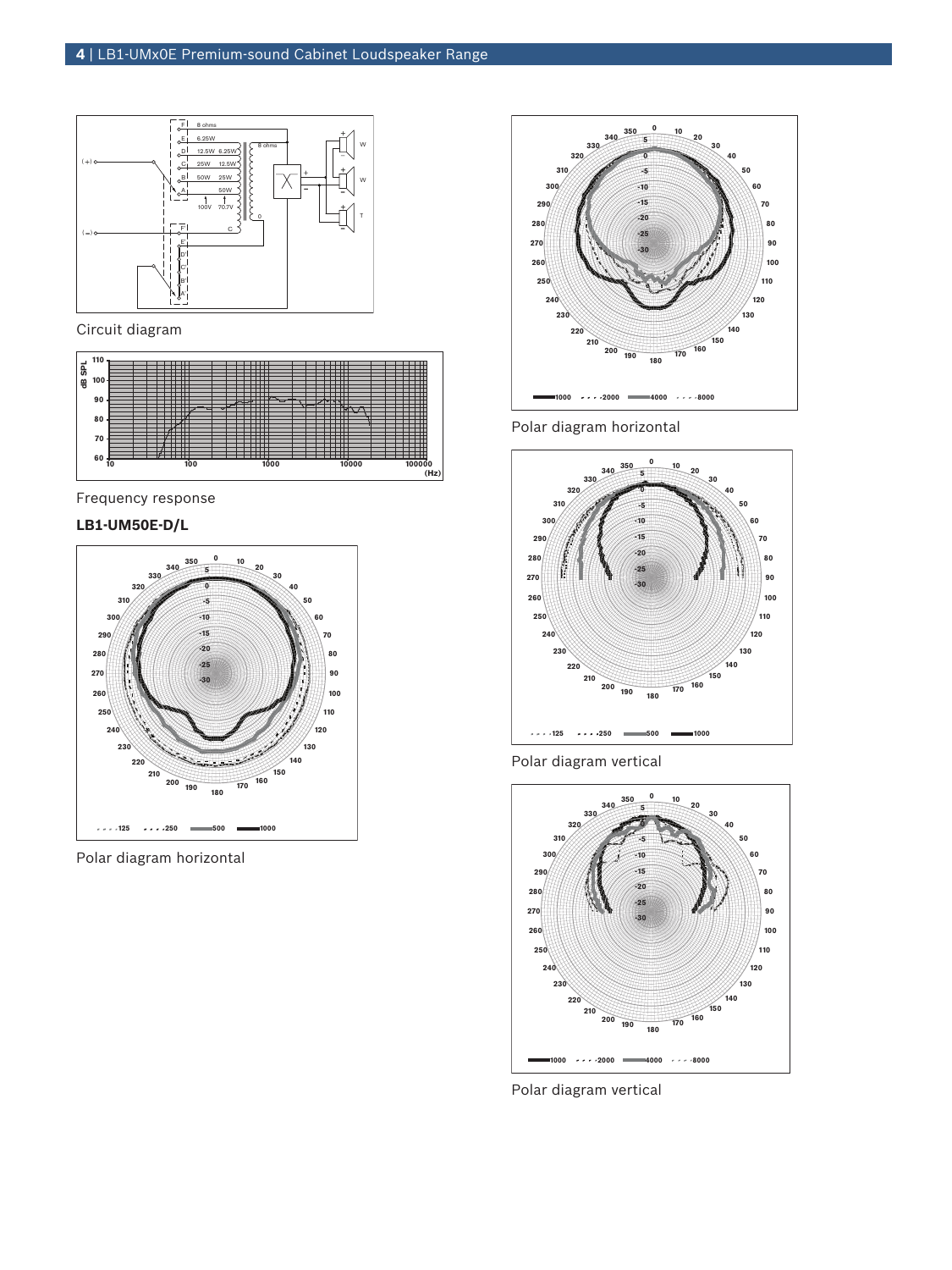# Octave band sensitivity \*

|              | Octave SPL<br>1W/1m | Total octave<br>SPL<br>1W/1m | Total octave<br>SPL<br>Pmax/1m |
|--------------|---------------------|------------------------------|--------------------------------|
| 125 Hz       | 85.3                |                              |                                |
| 250 Hz       | 86.1                |                              | $\qquad \qquad \blacksquare$   |
| 500 Hz       | 89.0                |                              | $\qquad \qquad \blacksquare$   |
| 1000 Hz      | 90.7                |                              |                                |
| 2000 Hz      | 90.1                |                              |                                |
| 4000 Hz      | 88.5                |                              | $\qquad \qquad \blacksquare$   |
| 8000 Hz      | 89.0                |                              | $\overline{\phantom{a}}$       |
| A-weighted   |                     | 86.7                         | 102.9                          |
| Lin-weighted |                     | 87.6                         | 102.9                          |

Octave band opening angles

|         | Horizontal | Vertical |  |
|---------|------------|----------|--|
| 125 Hz  | 360        | >180     |  |
| 250 Hz  | 360        | >180     |  |
| 500 Hz  | 209        | 142      |  |
| 1000 Hz | 186        | 84       |  |
| 2000 Hz | 126        | 47       |  |
| 4000 Hz | 126        | 62       |  |
| 8000 Hz | 119        | 95       |  |

*Acoustical performance specified per octave*

*\** (all measurements are done with a pink noise signal; the values are in dBSPL)

# **Parts included**

| Quanti<br>ty | <b>Components</b>        |
|--------------|--------------------------|
|              | LB1-UMx0E-x              |
|              | Mounting bracket         |
|              | Installation instruction |

# **Technical specifications**

# **Electrical\***

| Product       | LB1-UM20E-(D/L)                         | LB1-UM50E-(D/L)                      |
|---------------|-----------------------------------------|--------------------------------------|
| Description   | Premium-sound<br>Cabinet<br>Loudspeaker | Premium-sound Cabinet<br>Loudspeaker |
| Maximum power | 30 W                                    | 75 W                                 |

| Rated power<br>(PHC)                                            | 20W                                                    |                           |                           |                         | 50W                     |  |                    |
|-----------------------------------------------------------------|--------------------------------------------------------|---------------------------|---------------------------|-------------------------|-------------------------|--|--------------------|
| Power tapping                                                   |                                                        | 20/10/5/2.5W              |                           | 50 / 25 / 12.5 / 6.25 W |                         |  |                    |
| Sound pressure<br>level<br>at rated power /<br>1 W (1 kHz, 1 m) |                                                        | 101 dB / 88 dB<br>(SPL)   |                           | 108 dB / 91 dB (SPL)    |                         |  |                    |
| level                                                           | Sound pressure<br>at rated power /<br>1 W (1 kHz, 4 m) |                           | 87 dB / 74 dB<br>(SPL)    |                         | 94 dB / 79 dB (SPL)     |  |                    |
| Effective<br>frequency range<br>$(-10 dB)$                      |                                                        |                           | 90 Hz to 20 kHz           |                         | 90 Hz to 20 kHz         |  |                    |
| Opening angle<br>at 1 kHz / 4 kHz<br>$(-6 dB)$                  |                                                        |                           |                           |                         |                         |  |                    |
| horizontal                                                      |                                                        | $174^{\circ}/136^{\circ}$ |                           | 186°/126°               |                         |  |                    |
| vertical                                                        |                                                        |                           | $127^{\circ}/141^{\circ}$ |                         | $84^{\circ}/62^{\circ}$ |  |                    |
| Product                                                         |                                                        | LB1-UM20E-(D/L)           |                           |                         |                         |  |                    |
| Rated input                                                     |                                                        |                           | 12.65V                    |                         | 70 V                    |  | 100V               |
| voltage<br>Rated                                                | 20W                                                    |                           | 8 Ohm                     |                         | 250 Ohm                 |  | 500 Ohm            |
| impedance                                                       | 10W                                                    |                           | N.A.                      |                         | 500 Ohm                 |  | 1000 Ohm           |
|                                                                 | 5 W                                                    |                           | N.A.                      |                         | 1000 Ohm                |  | 2000 Ohm           |
|                                                                 | 2.5W                                                   |                           | N.A.                      |                         | 2000 Ohm                |  | 4000 Ohm           |
| Product                                                         | LB1-UM50E-(D/L)                                        |                           |                           |                         |                         |  |                    |
| Rated input                                                     |                                                        |                           | 20V                       |                         | 70 V                    |  | 100V               |
| voltage<br>Rated                                                | 50W                                                    |                           | 8 Ohm                     |                         | 100 Ohm                 |  | 200 Ohm            |
| impedance                                                       | 25W                                                    |                           | N.A.                      |                         | 200 Ohm                 |  | 400 Ohm            |
|                                                                 | 12.5W                                                  |                           | N.A.                      |                         | 400 Ohm                 |  | 800 Ohm            |
|                                                                 | 6.25W                                                  |                           | N.A.                      |                         | 800 Ohm                 |  | 1600 Ohm           |
| Connector                                                       |                                                        |                           |                           |                         |                         |  | 3-pole screw block |

\* Technical performance data acc. to IEC 60268‑5

# **Mechanical**

| Product              | $LB1-UM20-(D/L)$                   | LB1-UM50-(D/L)                     |
|----------------------|------------------------------------|------------------------------------|
| Dimensions (W x D)   | 274x160x180mm<br>10.78x6.29x7.08in | 405x160x180mm<br>15.94x6.29x7.08in |
| Loudspeaker diameter |                                    |                                    |
| Woofer               | $134.5$ mm $(5 \text{ in})$        | $134.5$ mm $(5 \text{ in})$        |
| Dome tweeter         | $25.4$ mm $(1 \text{ in})$         | $25.4 \, \text{mm}$ (1 in)         |
| Material             |                                    |                                    |
|                      |                                    |                                    |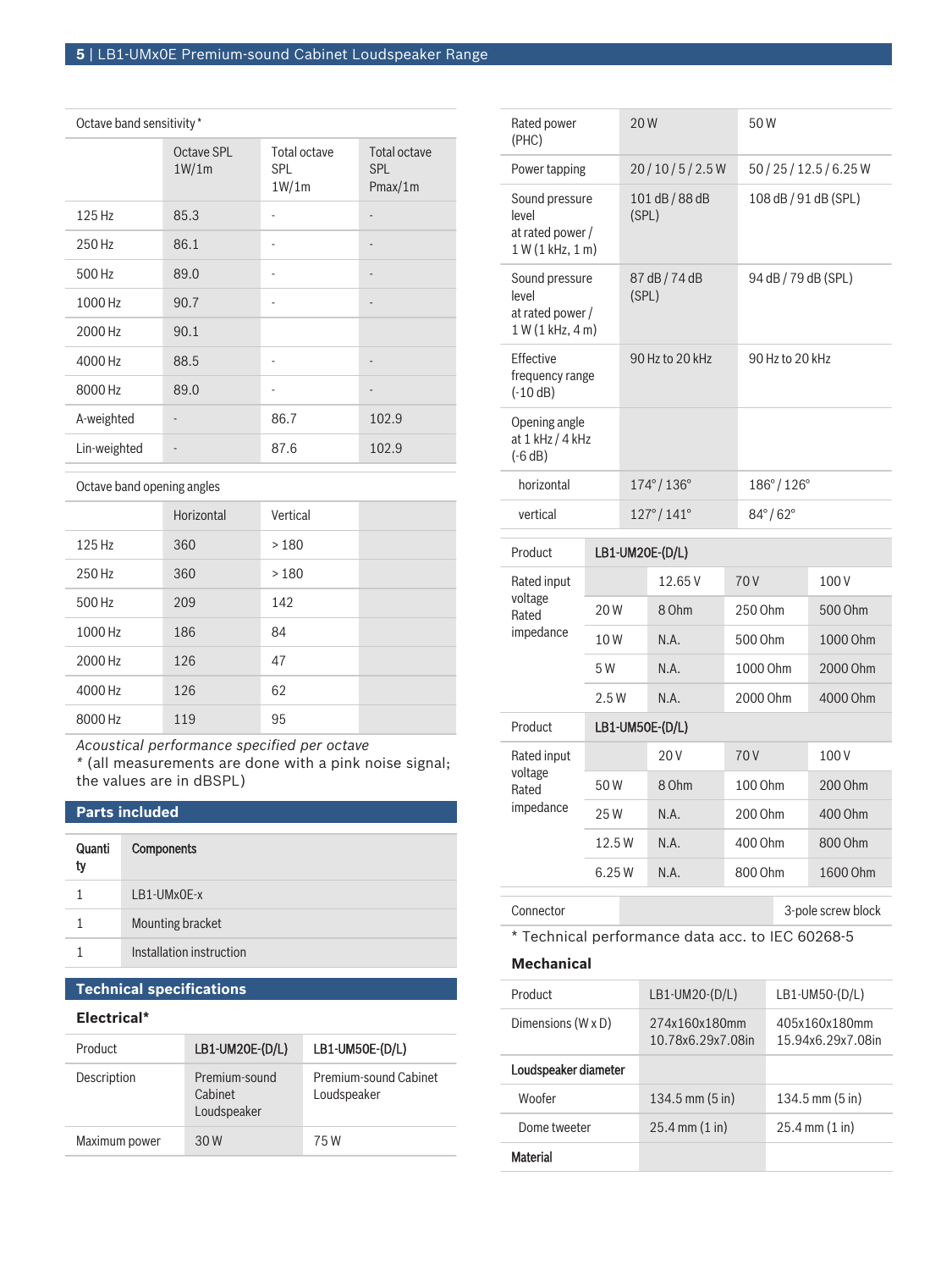| Cabinet        | Aluminum                                                   | Aluminum                                                   |
|----------------|------------------------------------------------------------|------------------------------------------------------------|
| Front grille   | Aluminum                                                   | Aluminum                                                   |
| Top and bottom | <b>ABS</b>                                                 | ARS                                                        |
| Color          | White (RAL 9010)<br>$(L)$ or<br>Charcoal<br>(RAL 7021) (D) | White (RAL 9010)<br>$(L)$ or<br>Charcoal<br>(RAL 7021) (D) |
| Weight         | $3.88$ kg $(8.55$ lb)                                      | 5.58 kg (12.30 lb)                                         |

# **Environmental**

| Operating<br>temperature             | $-25$ °C to +55 °C ( $-13$ °F to +131 °F) |
|--------------------------------------|-------------------------------------------|
| Storage and transport<br>temperature | $-40$ °C to +70 °C (-40 °F to +158 °F)    |
| Relative humidity                    | < 95%                                     |

#### Note:

- The specification data is measured in an anechoic chamber, free field
- The reference axis is perpendicular to the center point of the front grille
- The reference plane is perpendicular to the center of the reference axis
- The horizontal plane is perpendicular to the center of the reference plane



# **Ordering information**

# **METAL CABINET LSP 20W, CHARCOAL**

Cabinet loudspeaker 20 W, aluminum extruded enclosure, two-way system, including wall bracket, EN54-24 certified, charcoal RAL 7021. Order number **LB1-UM20E-D**

# **METAL CABINET LSP 20W, WHITE**

Cabinet loudspeaker 20 W, aluminum extruded enclosure, two-way system, including wall bracket, EN54-24 certified, white RAL 9010. Order number **LB1-UM20E-L**

#### **METAL CABINET LSP 50W, CHARCOAL**

Cabinet loudspeaker 50 W, aluminum extruded enclosure, two-way system, including wall bracket, EN54-24 certified, charcoal RAL 7021. Order number **LB1-UM50E-D**

#### **METAL CABINET LSP 50W, WHITE**

Cabinet loudspeaker 50 W, aluminum extruded enclosure, two-way system, including wall bracket, EN54-24 certified, white RAL 9010. Order number **LB1-UM50E-L**

# **Accessories**

# **LOUDSPEAKER FLOORSTAND**

Universal floor stand lightweight aluminum construction, foldable, M10 x 12 reducer flange. Order number **LBC1259/00**

#### **Universal Floorstand**

Universal floor stand lightweight aluminum construction, foldable, M10 x 12 reducer flange. Order number **LBC1259/01**